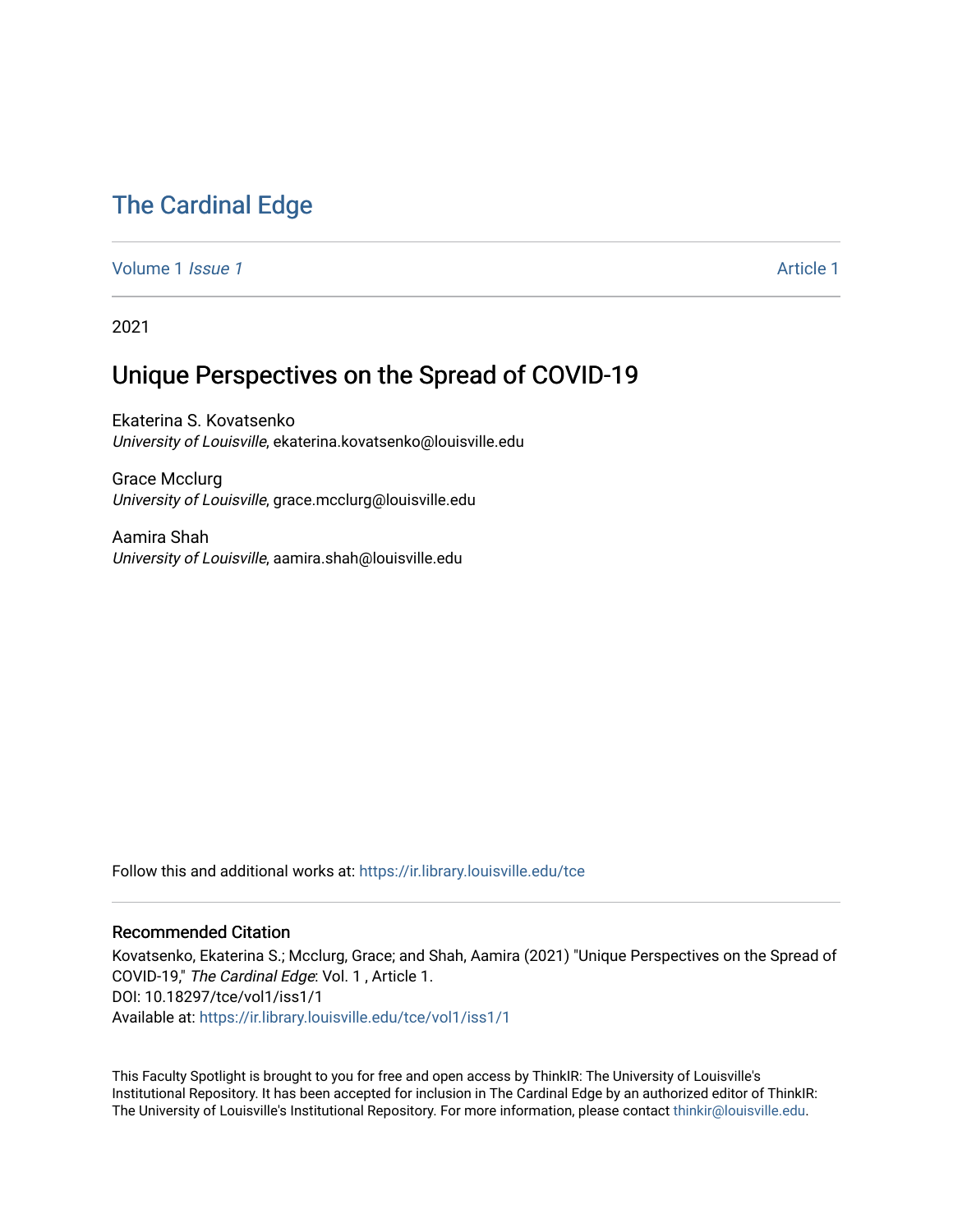## **Unique Perspectives on the Spread of COVID-19**

Katya Kovatsenko<sup>1</sup>, Grace McClurg<sup>1</sup>, Aamira Shah<sup>1</sup>  $<sup>1</sup>$  The University of Louisville, Louisville, KY, USA</sup>

News articles and research studies highlighting the changing knowledge about COVID-19 have cast a mundane, yet ever constant glare on our lives. The broad scope of the virus has brought together professionals from diverse research backgrounds, thus providing us unique perspectives into the nature of this pandemic. In this article, we will be highlighting interesting COVID-19 research efforts in three unique fields: geoscience, mechanical engineering, and political science.

Dr. Charlie Zhang, a professor of geography and geoscience at the University of Louisville, conducted research on the relationship between socioeconomic trends and the spread and impact of COVID-19 as of June 2020. Using data provided by Johns Hopkins University, Dr. Zhang analyzed infection rates and COVID-19 deaths across counties in the United States. He sought to identify how socioeconomic factors contributed to disparities observed across counties.



*Photo 1.* Photo Portrait of Dr. Charlie Zhang.

The results of the study indicate that while metropolitan areas have larger populations leading to high concentrations of COVID-19

infections and deaths, several nonmetropolitan areas face surprisingly similar incidence and mortality rates. In fact, Dr. Zhang mentioned that "the Midwest states like North Dakota and South Dakota have the highest infection rates nationwide." In our interview, Dr. Zhang explained that these surprisingly high morbidities in these rural communities are likely due to large elderly populations, high levels of preexisting health conditions, high levels of poverty, and inaccessibility to healthcare facilities, services, and insurance.

Cultural climates further contribute to these disparities. Non-metropolitan areas' social structures are built around community engagement, creating resistance to social distancing. Resistance to social distancing is compounded by the perception that rural communities are invulnerable to the pandemic, creating a false sense of justified exemption from safety guidelines. Social distancing is also more challenging in these communities due to the lack of jobs with remote accessibility. Furthermore, several rural government leaders neglect to emphasize the importance of social distancing or the severity of and risks associated with the pandemic. Dr. Zhang commented on this during our interview when saying, "Officials and governors in the Midwest barely practice or enforce any kind of social distancing like wearing a mask or practicing social distancing." Dr. Zhang's research debunks the perception that non-metropolitan communities are spared from the impacts of the pandemic and indicates that they are, in fact, more vulnerable in some regards. His findings not only validate the existence of a threat but also identify what disparities have led to a disproportionate amount of these communities being affected. With this information, policies can be enacted that address specific vulnerabilities and more attention can be given to rural communities. Dr. Zhang described his work's relationship with policy development when he said:

*"We found several variables including people who are below poverty, elderly age groups, and […] the percentage of people who tested in a state. All these variables show a significant impact on infection and mortality rates. This can inform policy makers to help the most vulnerable demographc groups and communities."*

Healthcare insecurity, for example, can be addressed by providing greater access to testing resources and mobile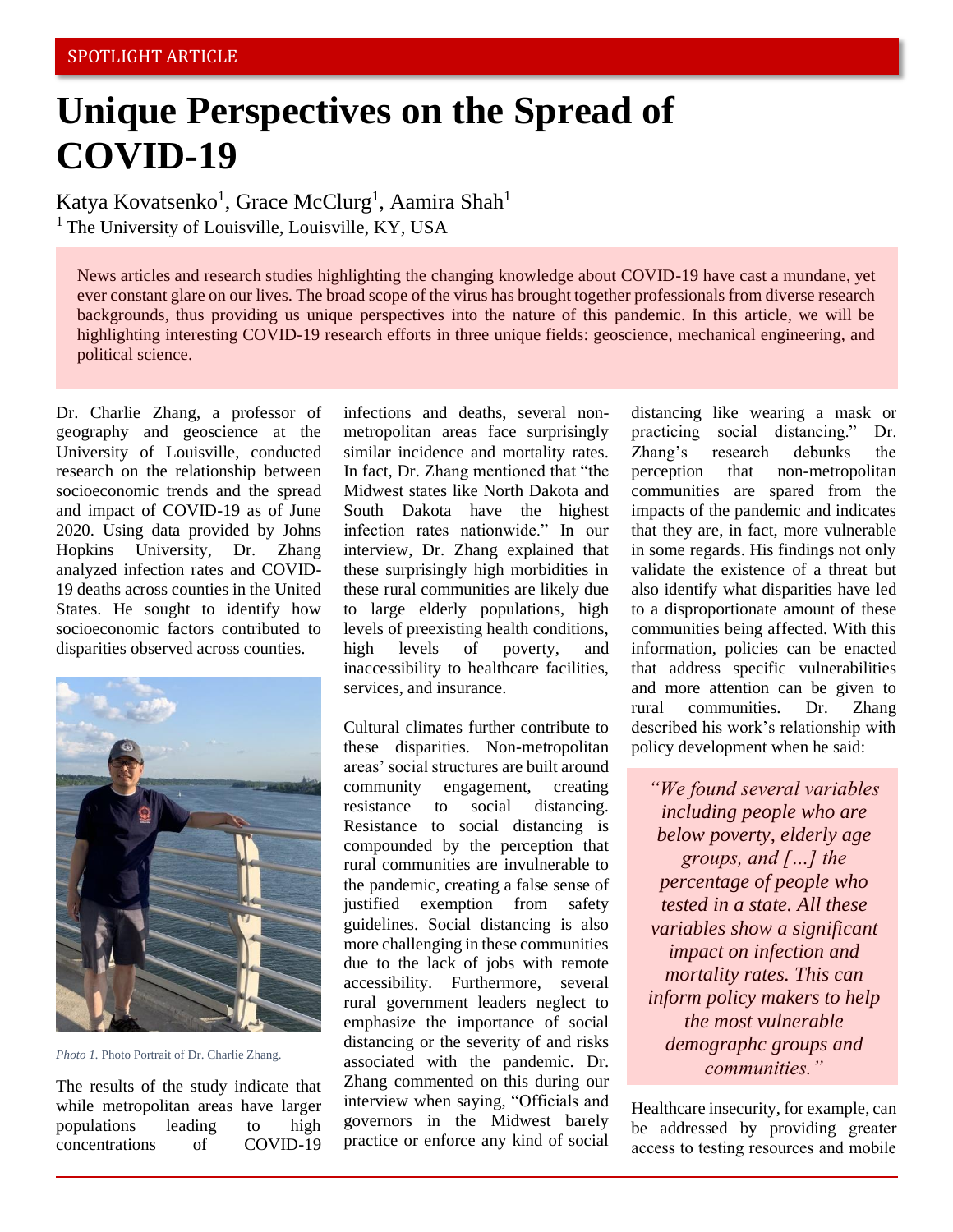health clinics. These findings also can help rural communities better understand their own susceptibility and consequently promote social distancing. Ultimately, Dr. Zhang's research provides us with a greater understanding of the specific impact of the pandemic on rural communities.

While the socioeconomic perspective described the spread of COVID-19 on a larger scale, research in engineering has highlighted the spread on a cellular level. To elaborate upon this line of research, we interviewed Md Mahamudur Rahman, a PhD candidate at UofL's Department of Mechanical Engineering. He recently conducted a study describing the potential role of membrane tension on the spread of COVID-19. Mr. Rahman initially became interested in this line of questioning when he observed some animations of a virus diffusing into a cell. This encouraged him to connect with the Neuroscience department to further understand how the virus spreads. Eventually, he published a research article which discusses how membrane tension can be impacted by factors such as temperature, humidity, and the use of masks.



*Photo 2.* Photo Portrait of Md Mahamudur Rahman

The practicality of masks has been debated since the start of the pandemic. While most people agree that masks can slow the spread of the virus, some still have questioned their efficacy. Although masks do not guarantee protection against the virus, they do block most of the particles in the air which significantly decreases the chances of infection. Mr. Rahman's research sheds a new perspective on masks, suggesting that they do more than merely block pathogens from entering our body. Mr. Rahman states that by

"*inhaling hot and moist air, we prevent our nasal airway temperature from dropping. The higher temperatures, such as those close to body temperature, stop the favorable virus replication process which is caused by cell membrane fusion."*

Stopping replication is critical because wearing a mask not only decreases chances of infection, but if you do contract COVID-19, it's less likely to be as severe.

Mr. Rahman further described how temperature and humidity may play a large role in the virus' spread. By plotting the number of COVID-19 cases against indoor climate (indoor temperature and humidity) such as in a hospital waiting room, Mr. Rahman discovered some interesting patterns. According to his data, a less humid environment and a critical wet bulb temperature, which is measured from indoor temperature and humidity, of around 50-58°F appears to correlate to an increased spread of COVID-19.

During colder months, what should we do to prevent the spread of COVID-19? First, wear a mask. Always mask up around others, but Mr. Rahman also recommends occasionally wearing one when you're alone because it can stop virus replication by "keeping your nasal passages hot." Of course, wearing a mask indoors is critical but when you're outside and far from other people, you actually might want to

avoid masks. In freezing conditions, the wet bulb temperature is already away from the critical range mentioned earlier. Thus, wearing a mask in freezing temperatures may raise your nasal airway temperature to the critical range at which the virus can replicate favorably. With this in mind, always keep your masks on around other people; however, if you're outside and far away from others, consider keeping the mask off. When you are at home, try to avoid keeping the temperature set to the critical wet bulb of  $\bar{50}$ -58 $^{\circ}$ F. He also suggests that people should "humidify their rooms because that increases the wet bulb temperature which avoids the favorable virus replication conditions." Mr. Rahman recommends staying in hot and humid environments, such as cooking at a hot stove, relaxing in a warm bath, or sitting near a humidifier that generates warm steam.

Ultimately, our interview with Mr. Rahman furthered our understanding about why masks are vital in controlling the spread of this virus. We were also able to learn about how temperature and humidity contribute to how the virus replicates. We hope people apply this information to their daily lives so that we can all contribute to preventing the spread of COVID-19.

Besides the physical and socioeconomic factors, the mindset of the public significantly contributes to the spread of COVID-19. With mass media available at everyone's fingertips, huge amounts of information are available like never before. However, the sheer volume of information with questionable credibility can pose a threat to the public's knowledge base. Media outlets aiming to ruin political images and a decreased quality of information have led to wide-spread misinformation, distrust, and rise of conspiracy theories within the public.